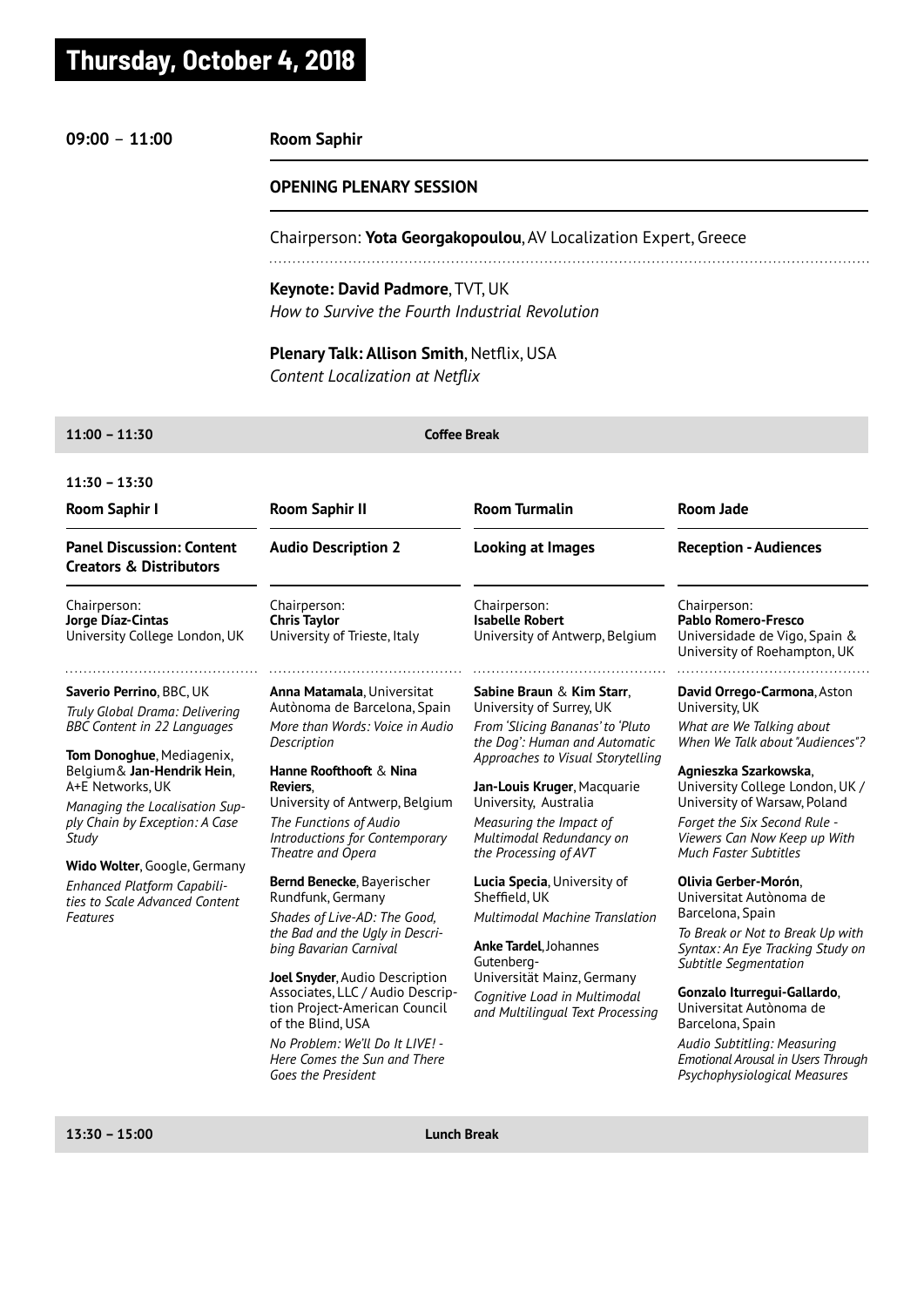## **Thursday, October 4, 2018**

#### **15:00 – 16:30 Room Saphir I Room Saphir II Room Turmalin Room Jade Panel Discussion: Audio Description 2 Quality Metrics and Standards Language Variation MESA Europe** Chairperson: Chairperson: Chairperson: Chairperson: **David Millar Bernd Benecke Diana Sanchez Zoë Pettit** MESA Europe, UK Bayerischer Rundfunk, Germany Red Bee Media, Spain University of Greenwich, UK **Meeting the Future Localisation Sarah McDonagh**, Queen's **Jan Pedersen**, Stockholm **Eva Duran Eppler**, University **Needs of the Entertainment**  University Belfast, UK University, Sweden of Roehampton, UK & **Lucia Industry Briechle**, SDL plc, Germany *Describing the Maze/Long Kesh: How FAR Does Subtitling The Role of Voice and Word Quality Go? The FAR Model of The Effect of Swearwords*  **Catherine Retat**, The Walt *Choice in Audio Description in Subtitled and Dubbed Films Interlingual Subtitling Quality*  Disney Company EMEA, UK *Assessment*  **Shak Yousaf**, SDI Media, UK **Stavroula Sokoli**, Hellenic Open **Jan-Hendrik Hein**, **Alexandra Hecker**, University of University, Greece *Creating Audio Description in*  A+E Networks, UK Hildesheim, Germany *Multiple Languages Translating Multilingualism in Can We Talk? Translation Evalua-Films and Series:*  **Björn Lifvergren**, BTI Studios, UK **Heike Elisabeth Jüngst**, FHWS, *tion in Interlingual Subtitling Trends and Practices* Germany **Nicky McBride**, SDI Media, UK **Irene Artegiani**, University of **Mara Campbell**, True Subtitles, *Audio Description:*  **Alberto de la Puente Nieto**, Roehampton, UK Argentina *AD Slam — An Opportunity for*  NBC Universal, UK *How to Translate into Meeting and Learning Subtitling Quality: Towards a Universal Evaluation Model? 20 Languages in One Go: Neutral Spanish to the Rescue!*

#### **16:30 – 17:00**

**Coffee Break**

#### **17:00 – 18:30**

**18:30** 

| Room Saphir I                                                                                                                                                                                                                                                                                                | <b>Room Saphir II</b>                                                                                                                                                                                                                                                                                                                                                                                                                  | <b>Room Turmalin</b>                                                                                                                                                                                                                                                                                                                                                                                                                                                                                                                                                                                                   | <b>Room Jade</b>                                                                                                                                                                                                                                                                                                                                                                                                       |
|--------------------------------------------------------------------------------------------------------------------------------------------------------------------------------------------------------------------------------------------------------------------------------------------------------------|----------------------------------------------------------------------------------------------------------------------------------------------------------------------------------------------------------------------------------------------------------------------------------------------------------------------------------------------------------------------------------------------------------------------------------------|------------------------------------------------------------------------------------------------------------------------------------------------------------------------------------------------------------------------------------------------------------------------------------------------------------------------------------------------------------------------------------------------------------------------------------------------------------------------------------------------------------------------------------------------------------------------------------------------------------------------|------------------------------------------------------------------------------------------------------------------------------------------------------------------------------------------------------------------------------------------------------------------------------------------------------------------------------------------------------------------------------------------------------------------------|
| <b>Workflows and Tools</b>                                                                                                                                                                                                                                                                                   | <b>Inclusive Design</b>                                                                                                                                                                                                                                                                                                                                                                                                                | Learning Café: Subtitling -<br><b>Further Down the Road</b>                                                                                                                                                                                                                                                                                                                                                                                                                                                                                                                                                            | Dubbing 1                                                                                                                                                                                                                                                                                                                                                                                                              |
| Chairperson:<br>Serenella Massidda<br>University of Roehampton, UK                                                                                                                                                                                                                                           | Chairperson:<br><b>Nina Reviers</b><br>University of Antwerp, Belgium                                                                                                                                                                                                                                                                                                                                                                  | <b>Lindsay Bywood, University of</b><br>Westminster, UK & Kristijan<br>Nikolic, University of Zagreb,<br>Croatia                                                                                                                                                                                                                                                                                                                                                                                                                                                                                                       | Chairperson:<br>Elena Di Giovanni<br>University of Macerata & ESIST,<br>Italy                                                                                                                                                                                                                                                                                                                                          |
| Robin Ribback, SwissTXT,<br>Switzerland<br>Remote Live Puppeteering to<br>Provide Live Signing<br>Alex Yoffe, OOONA, Israel<br>Cloud-titling: Subtitling<br>and the Cloud<br>Gabriele Koch, STAR Group,<br>Switzerland<br><b>Consistent Subtitle Translations</b><br>With Special Emphasis on<br>Terminology | Pablo Romero-Fresco.<br>Universidade de Vigo, Spain<br>Articulating a Model for<br>Accessible Filmmaking<br>Joshua Branson,<br>Universidade de Vigo, Spain<br>Creative Collaboration:<br>Integrated (Sub)titles in the<br>Context of Accessible Filmmaking<br>Emmanouela Patiniotaki.<br>University College London, UK<br>Proposing a Framework for<br><b>INCLUsive Universal DEsign for</b><br>Accessible Online Content<br>(INCLUDE) | Developments such as the rise of<br>streaming services, the prolifera-<br>tion of audiovisually enabled de-<br>vices, machine translation in its<br>various forms, globalisation and<br>crowdsourcing, have contributed,<br>amongst many other factors, to<br>the state of flux in the subtitling<br>industry. Building on the work<br>done during the successful session<br>at Languages & The Media 2016,<br>the Learning Café will introduce<br>further topics for debate in an<br>attempt to test the temperature<br>of the industry and allow all<br>stakeholders in the arena a voice<br>in the on-going debate. | .<br>Rachele Antonini, University of<br>Bologna, Italy<br>'One of Our Bunch': The Winx<br>Club Dub<br><b>Anthony Esteban, University of</b><br>Nottingham, UK<br>The Influence of Dubbing on<br>Character Perception: What Now,<br>and What Next?<br>Giulia Magazzù, University of<br>Chieti-Pescara, Italy<br>Stereotyped Dialects in Animated<br>Children's Films: The Case of the<br>Italian Dubbing of Zootropolis |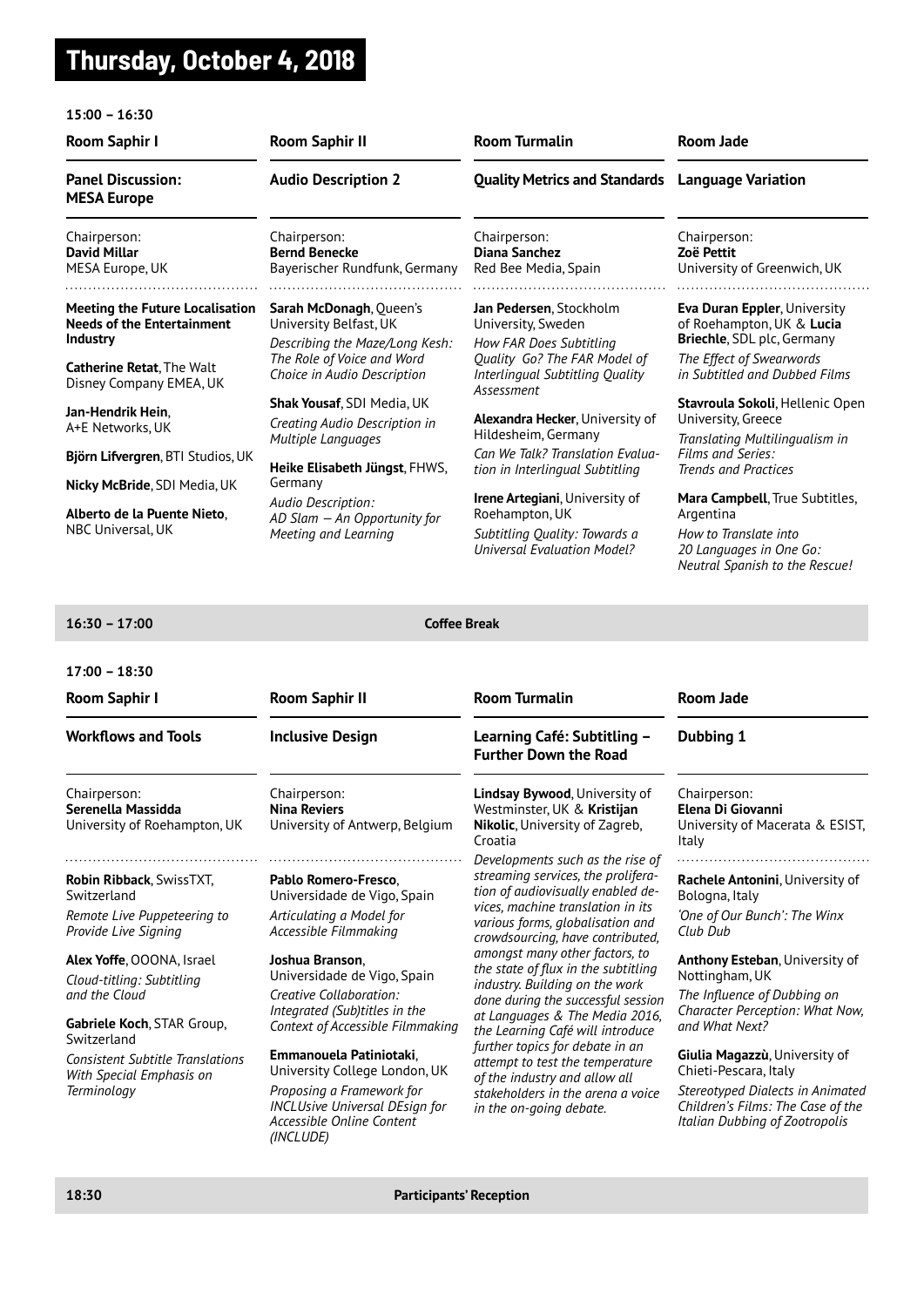# **Friday, October 5, 2018**

#### **9:30 – 11:30**

| <b>Room Saphir I</b>                                                                                                                                        | <b>Room Saphir II</b>                                                   | <b>Room Turmalin</b>                                                                                                                            | <b>Room Jade</b>                                                                                                                                              |
|-------------------------------------------------------------------------------------------------------------------------------------------------------------|-------------------------------------------------------------------------|-------------------------------------------------------------------------------------------------------------------------------------------------|---------------------------------------------------------------------------------------------------------------------------------------------------------------|
| <b>Platforms</b>                                                                                                                                            | <b>Panel Discussion: Training</b><br><b>Accessibility Professionals</b> | <b>Immersive Environments</b>                                                                                                                   | Dubbing 2                                                                                                                                                     |
| Chairperson:<br>Emmanouela Patiniotaki<br>Imperial College London, UK                                                                                       | Chairperson:<br><b>Aline Remael</b><br>University of Antwerp, Belgium   | Chairperson:<br>Agnieszka Szarkowska<br>University College London, UK /<br>University of Warsaw, Poland                                         | Chairperson:<br>David Orrego-Carmona<br>Aston University, UK                                                                                                  |
| Serenella Massidda,<br>University of Roehampton, UK                                                                                                         | <b>Chris Taylor, University</b><br>of Trieste, Italy                    | Alexey Kozulyaev,<br>RuFilms School of Audiovisual                                                                                              | <b>Carla Mereu-Keating, University</b><br>of Bristol. UK                                                                                                      |
| Localisation Workflows in the<br><b>IoT Era: The Future of Subtitling</b><br>Is in the Cloud                                                                | <b>Sharon Black, University</b><br>of East Anglia, UK                   | Translation, Russia<br>Principles of Accessibility as<br>the Key to the Translation of AV                                                       | The Fandubbing Phenomenon:<br>An International Perspective                                                                                                    |
| Tanbir Johal, Dotsub, USA<br><b>Video Translation Management</b><br>for LSPs and End Users:<br>New Cloud-based Workflows                                    | <b>Isabelle Robert, University</b><br>of Antwerp, Belgium               | and VR Productions<br>Peter tho Pesch, Institut für<br>Rundfunktechnik, Germany<br>Subtitles for 360° Media                                     | Rocío Baños Piñero, University<br>College London, UK<br><b>Fundubbing Across Time and</b><br>Space: From Long-Standing<br>Traditions to Participatory Culture |
| <b>Vladimir Stanic, SubtitleNEXT,</b><br><b>Bulgaria</b><br>Hybrid Dual Layered Approach<br>to Captioning Brings Greater<br>Flexibility and Speed for Users |                                                                         | <b>Belén Agulló, Universitat</b><br>Autònoma de Barcelona, Spain<br><b>SDH</b> in Immersive Environments:<br>Can Subtitles be Immersive at All? |                                                                                                                                                               |

#### **11:00 – 11:30 Coffee Break**

## **11:30 – 13:00**

| Room Saphir I                                                                                                                                                                                                                                                                                                                                    | <b>Room Saphir II</b>                                                                                                                                                                                                                                                                                                 | <b>Room Turmalin</b>                                                                                                                                                                                                                                                                                                                                             | Room Jade                                                                                                                                                                                                                                                                                                                        |
|--------------------------------------------------------------------------------------------------------------------------------------------------------------------------------------------------------------------------------------------------------------------------------------------------------------------------------------------------|-----------------------------------------------------------------------------------------------------------------------------------------------------------------------------------------------------------------------------------------------------------------------------------------------------------------------|------------------------------------------------------------------------------------------------------------------------------------------------------------------------------------------------------------------------------------------------------------------------------------------------------------------------------------------------------------------|----------------------------------------------------------------------------------------------------------------------------------------------------------------------------------------------------------------------------------------------------------------------------------------------------------------------------------|
| <b>Panel Discussion:</b><br><b>Language Service Providers</b>                                                                                                                                                                                                                                                                                    | <b>Live Subtitling</b>                                                                                                                                                                                                                                                                                                | <b>Working Practices</b>                                                                                                                                                                                                                                                                                                                                         | <b>Speed Presentations</b>                                                                                                                                                                                                                                                                                                       |
| Chairperson:<br>Yota Georgakopoulou<br>AV Localization Expert, Greece                                                                                                                                                                                                                                                                            | Chairperson:<br><b>Eleva Davitti</b><br>University of Surrey, UK                                                                                                                                                                                                                                                      | Chairperson:<br>Kristijan Nikolić<br>University of Zagreb, Croatia                                                                                                                                                                                                                                                                                               | Chairperson:<br>Anna Matamala<br>Universitat Autònoma de<br>Barcelona, Spain                                                                                                                                                                                                                                                     |
| Mazin Al-Jumaili, ZOO Digital, UK<br>Dubbing Done Differently:<br>Creating Worldwide Online<br><b>Dubbing Studio Networks</b><br>James Puttock, IYUNO Media<br>Group, UK<br>Fast Track TV Subtitling: Past,<br><b>Present and Future</b><br><b>Shana Priesz</b> , Pixelogic Media, USA<br>The Challenges of Localization<br>and the Future Ahead | <b>Zoe Moores, University of</b><br>Roehampton, UK<br>From Television to Live Events -<br>Guidelines for Increasing Acces-<br>sibility Through Respeaking<br>Hayley Dawson, University of<br>Roehampton, UK<br>Identifying the Task-Specific<br>Skills Required for Interlingual<br>Respeaking: An Empirical Approach | Henrik Walter-Johnsen,<br>Norwegian Audiovisual Translators'<br>Association (NAViO), Norway<br>The Norwegian Model -<br>A New Standard for Audiovisual<br><b>Translation</b><br>Wichaya Pidchamook, Dublin<br>City University, Ireland<br>Is 'Good Enough' Really Good<br>Enough? - Ethics and Working<br>Conditions of Part-Time<br><b>Freelance Subtitlers</b> | Ismini Karantzi, Ionian<br>University, Greece<br>Feel Free to Feel the AD<br>Irene Tor-Carroggio, Universitat<br>Autònoma de Barcelona, Spain<br>State of the Art of Audio<br>Description Standards in China<br>Kate Dangerfield, University<br>of Roehampton, UK<br>The Accessible Filmmaking<br>Project: Rendering the Foreign |
| Per Nauclér, Nordisk Undertext<br>AB, Sweden<br><b>LAAS</b> : Localization As A Service<br><b>Sharyn Hopkins, Deluxe Media, UK</b><br>Localisation in the Content Supply<br>Chain: An Integrated Approach                                                                                                                                        |                                                                                                                                                                                                                                                                                                                       | Valeria Cervetti, Terzarima<br>Traduzioni, Italy<br>Reshaping the TV Dubbing Scene:<br>Non Lip Sync Adaptation and<br>the Peculiar Italian Case                                                                                                                                                                                                                  | <b>Visible Through Access</b><br>Daniel Segura Giménez, Universitat<br>Autònoma de Barcelona, Spain<br>Accessibility Crowdsourced<br>Services - Can an Amateur Crowd<br>Help the Functionally Diverse?<br>$\left  \dots \right $                                                                                                 |